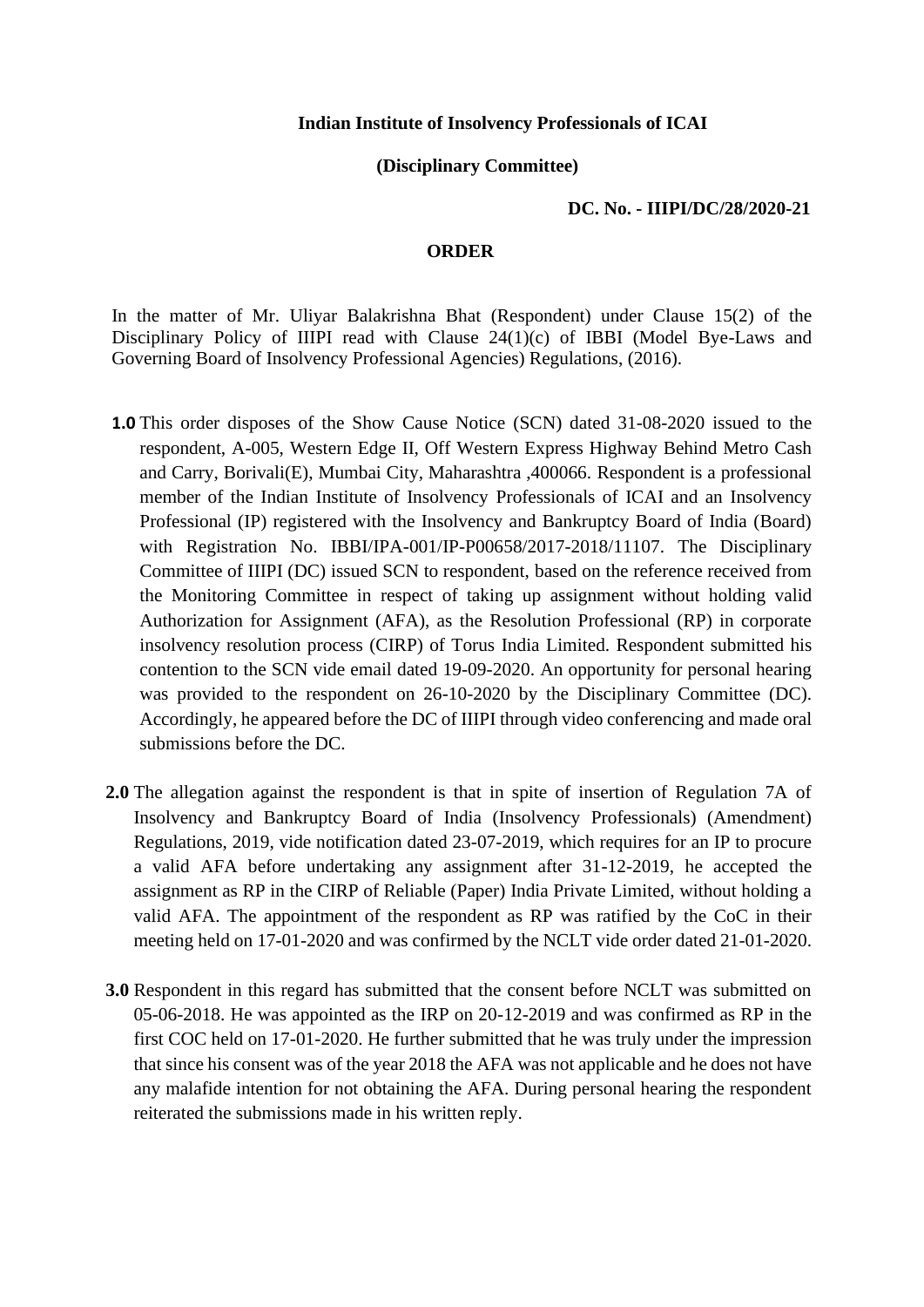**4.0** The DC after taking into consideration the SCN, the reply to SCN, the oral and written submission of the respondent and also the provisions of the Code, Rules and the Regulations made thereunder, noted that the Regulation 7A of IP regulations requires every IP to have AFA before undertaking any assignment after 31<sup>st</sup> December 2019. Regulation 7A reads as follows:

*"7A. An insolvency professional shall not accept or undertake an assignment after 31st December, 2019 unless he holds a valid authorisation for assignment on the date of such acceptance or commencement of such assignment, as the case maybe:* 

*Provided that provisions of this regulation shall not apply to an assignment which an insolvency professional is undertaking as on-*

*(a) 31st December, 2019; or* 

*(b) the date of expiry of his authorisation for assignment."*

- **5.0** Thus, it is apparent from the said Regulation that one of the essential conditions for undertaking any assignment by an IP is that he should have a valid AFA after 31-12-2019. "*Assignment' is defined under regulation 2(a) of the IP Regulations as "any assignment of an insolvency professional as interim resolution professional, resolution professional, liquidator, bankruptcy trustee, authorised representative or in any other role under the Code"*.
- **6.0** DC noted the submission given by the respondent. Pursuant to the submissions made by the Respondent, DC considered the provisions which have been laid down and is of the view that the assignment as an IRP and assignment as RP are the two stand-alone assignments. Though at times the same Insolvency Professional (IP) may be appointed as an IRP and RP. However, it is not compulsory that an IP appointed as IRP in any assignment will always continue as an RP and therefore IRP and RP could be two different persons, and hence these are two different assignments.
- **7.0** In view of the foregoing, the DC noted that since the change of role of an IP from IRP to RP is a separate standalone assignment and the assignment as RP got confirmed on 17-01- 2020 which is beyond the prescribed threshold date i.e. 31-12-2019. Therefore, this tantamounts to the non- compliance of the regulatory provisions.
- **8.0** Taking an overall view of the aforesaid, the Disciplinary Committee is of the view that Respondent is guilty of Professional Misconduct.
- **9.0** At the same time, the DC also took note of the fact that the regulation was newly introduced and thus inclined to take a lenient view.
- **10.0** Accordingly, in exercise of the powers conferred under Regulation 24(1) (c) of the Insolvency and Bankruptcy Board of India (Model Bye-Laws and Governing Board of Insolvency Professional Agencies) Regulations, 2016 read with clause 15(A) of the